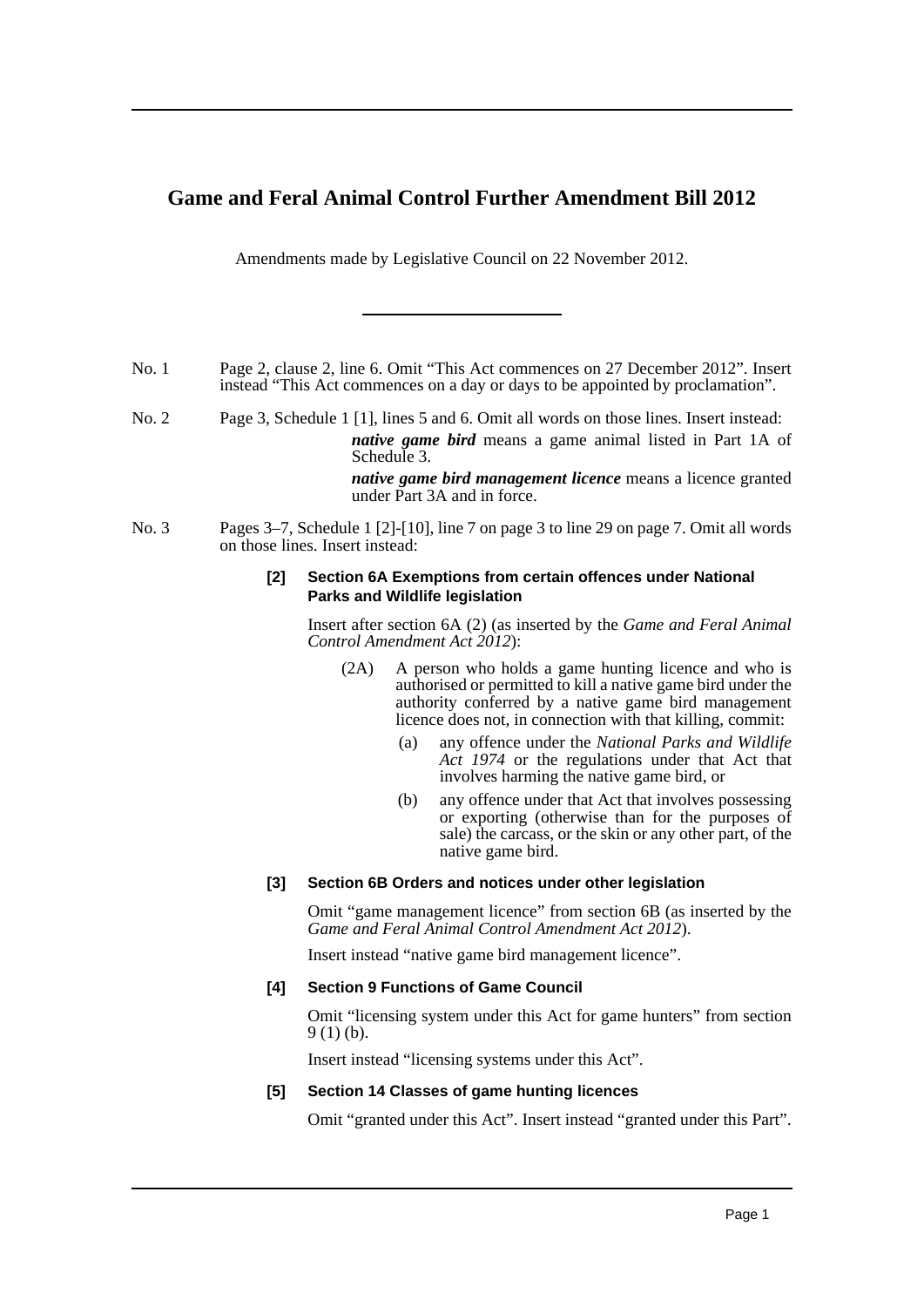### **[6] Section 15 Authority conferred by different classes of game hunting licences**

Omit section 15 (1) and (2) (except the note to section 15 (2)). Insert instead:

(1) **General licence**

A general game hunting licence authorises, subject to this Act, the holder of the licence:

- (a) to hunt game animals (other than native game birds) on private land, and
- (b) to kill (and for that purpose hunt) native game birds on private land if permitted to do so under the authority of a native game bird management licence.

**Note.** Part 3A provides for the grant, for sustainable agricultural management purposes only, of a native game bird management licence to the owner or occupier of private land under which native game birds may be killed by the holders of general or restricted game hunting licences in accordance with set annual quotas.

#### (2) **Restricted licence**

A restricted game hunting licence authorises, subject to this Act, the holder of the licence:

- (a) to hunt game animals (other than native game birds) on public land as well as private land, and
- (b) to kill (and for that purpose hunt) native game birds on private land if permitted to do so under the authority of a native game bird management licence.

#### **[7] Section 17 Exemptions from requirement for game hunting licence**

Insert "(but not if the person is hunting native game birds)" after "household" in section  $17(1)$  (b).

#### **[8] Section 17 (1) (b1)**

Insert "(but not if the person is hunting native game birds)" after "officer".

## **[9] Section 17**

Insert after section 17 (1) (f):

(f1) a person who is harming native game birds on any land in accordance with a licence under the *National Parks and Wildlife Act 1974*,

> **Note.** That Act provides for the issue of licences to harm native animals for purposes other than sustainable agricultural management purposes.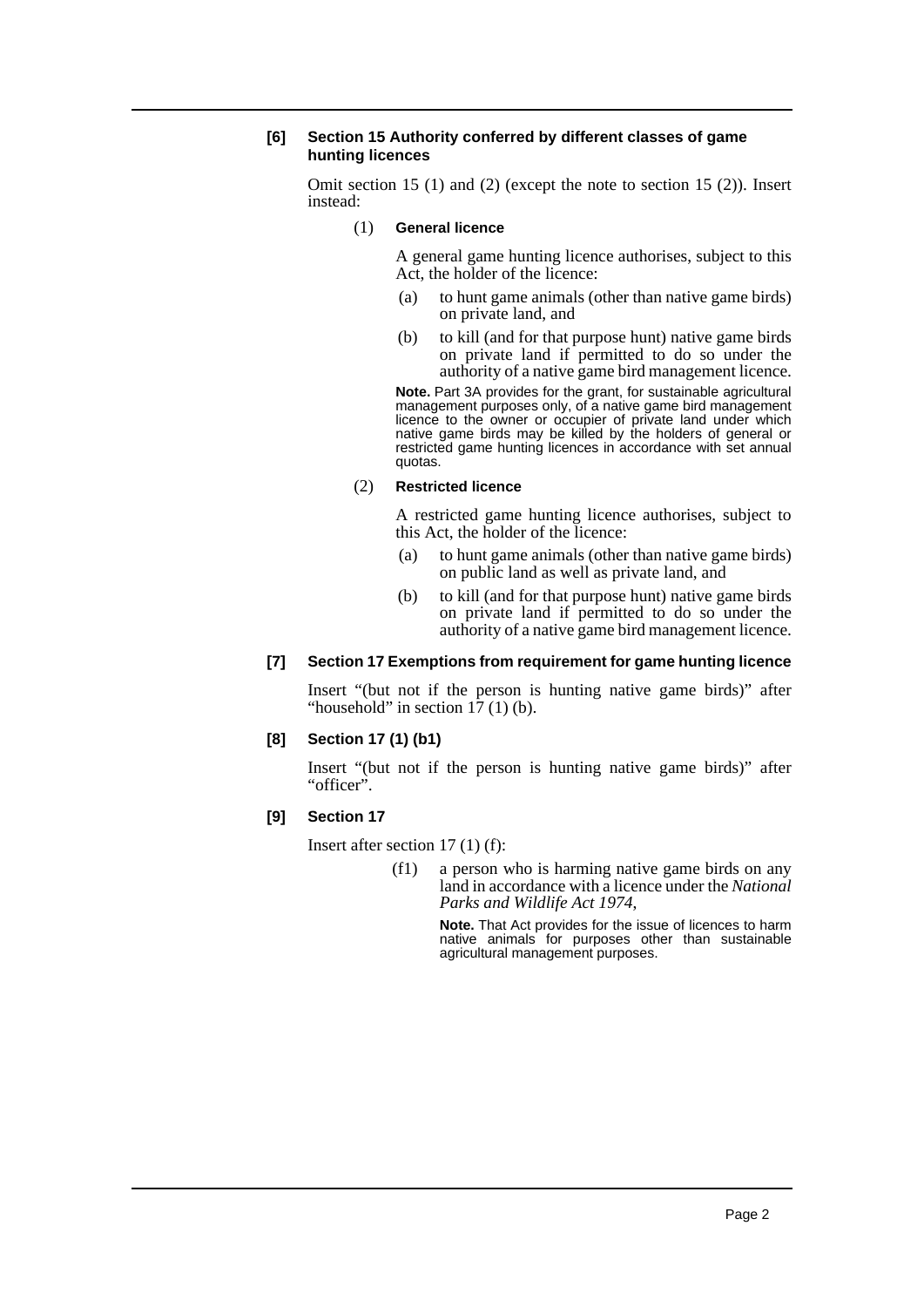## **[10] Part 3A**

Insert after Part 3:

# **Part 3A Native game bird management licences**

### **32A Native game bird management licences**

- (1) The Game Council may grant a licence (a *native game bird management licence*) to the owner or occupier of specified private land that authorises the killing, for sustainable agricultural management purposes only, of a specified number of native game birds of a specified class found on that land. For the purposes of this Part, *kill* includes capture.
- (2) A native game bird management licence only authorises the killing of native game birds by the holder of a game hunting licence.

**Note.** The holders of game hunting licences authorised to kill native game birds will be either the owner or occupier of the land concerned or other persons permitted by the owner or occupier to do so.

- (3) A native game bird management licence does not authorise the killing of native game birds for the purposes of sale.
- (4) A native game bird management licence also authorises the person who has killed a native game bird under the authority of the licence to possess the carcass, or the skin or any other part, of the native game bird.
- (5) The authority conferred by a native game bird management licence is subject to this Act.
- (6) Except as provided by section 6A (2A), a native game bird management licence does not authorise a person to contravene any prohibition or restriction imposed by or under any other Act.

#### **32B Application of provisions relating to game hunting licences to native game bird management licences**

- (1) Division 4 of Part 3 applies to or in respect of native game bird management licences in the same way as it applies to or in respect of game hunting licences.
- (2) Accordingly, a reference in that Division to a game hunting licence is taken to include a reference to a native game bird management licence.
- (3) This section is subject to the regulations.

## **32C Native Game Bird Management Committee**

- (1) A Native Game Bird Management Committee is established for the purposes of this Part.
- (2) The Committee has the functions conferred on it by this Part. The Committee is to exercise its functions through the application of best available scientific knowledge, best practice management principles and the monitoring of outcomes.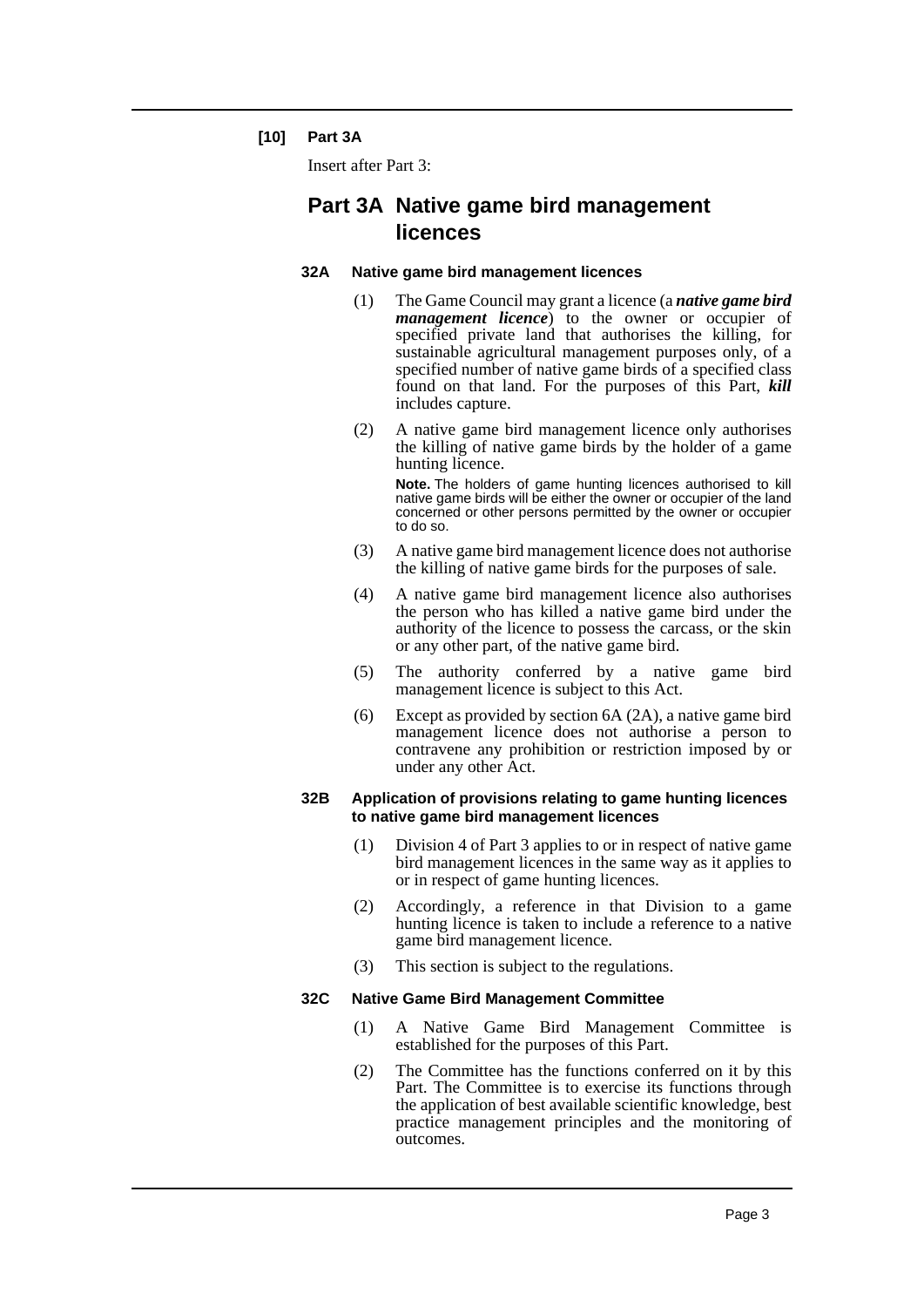- (3) The Committee is to consist of 3 members appointed by the Minister, as follows:
	- (a) a representative of the Department of Primary Industries who is to be appointed as chairperson of the Committee,
	- (b) a representative of the Game Council,
	- (c) a representative of the Office of Environment and Heritage.
- (4) The terms of office and other provisions relating to the members and procedure of the Committee are (subject to the regulations) to be determined by the Minister.

### **32D Quotas on killing native game birds**

- (1) The Native Game Bird Management Committee is required to set annual quotas of native game birds that may be killed under the authority conferred by a native game bird management licence.
- (2) The following provisions apply to the setting of quotas by the Committee:
	- (a) quotas are to be set on the basis of the best scientific information available of the estimated regional population of native game birds,
	- (b) separate quotas may be set for different species of native game birds and for different parts of the State,
	- (c) annual quotas are not required to be set for all species of native game birds in all parts of the State,
	- (d) quotas may be revised from time to time.
- (3) The Game Council is to ensure, by the imposition of licence conditions, that the number of native game birds authorised to be killed by the holders of licences under this Act complies with the relevant quota set by the Native Game Bird Management Committee.
- (4) If a quota is not set during a particular period in respect of a particular species or a particular part of the State, a native game bird management licence does not authorise the killing, during that period, of that particular species of native game bird or any other native game bird in that particular part of the State.

#### **32E Other requirements relating to native game birds**

- (1) The Native Game Bird Management Committee is, in addition to setting quotas, to determine the following matters:
	- (a) the periods during which, and the areas within which, particular species of native game birds may be hunted by the holders of game hunting licences under the authority conferred by a native game bird management licence,
	- (b) requirements with respect to the tagging or other identification, and notification to the Game Council, of native game birds killed under the authority conferred by a native game bird management licence,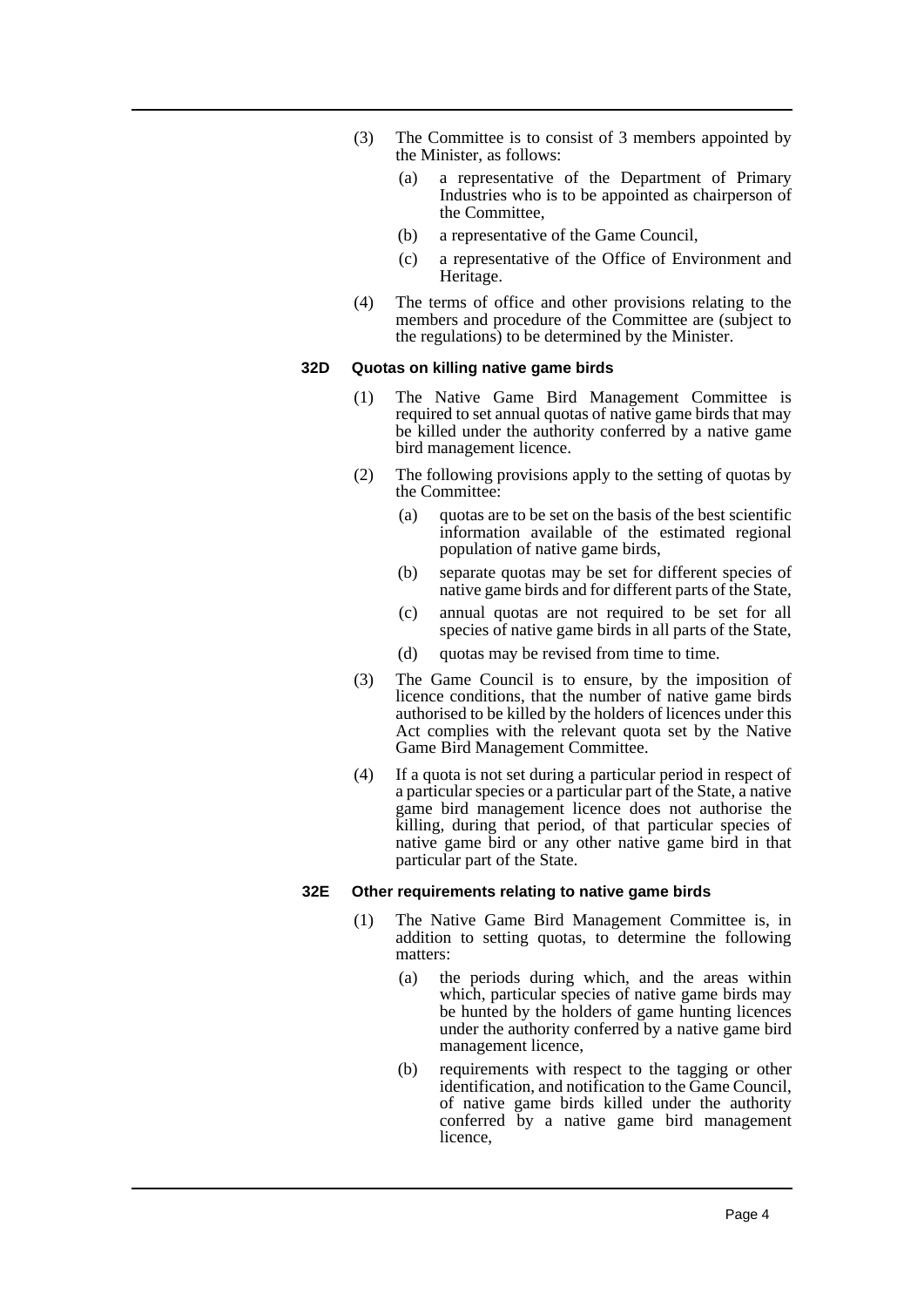- (c) guidelines for the auditing of compliance with this Act in respect of the killing of native game birds.
- (2) The Game Council is to ensure, by the imposition of licence conditions, that determinations under this section are complied with by the holders of licences under this Act.
- (3) The Game Council is to include in its annual report details on the number, as notified to the Game Council, of native game birds killed by licence holders during the reporting year in those parts of the State in which the killing of native game birds is authorised under this Act.

#### **32F Waterfowl identification test**

- (1) A game hunting licence does not authorise the holder to hunt native game birds that are waterfowl unless the holder has passed an official identification test.
- (2) In this section:

*official identification test* means a test involving the identification of native waterfowl that:

- (a) is recognised by the Native Game Bird Management Committee, and
- (b) is conducted in accordance with arrangements made or approved by the Game Council.
- (3) For the purposes of this section, an official identification test includes any test conducted before the commencement of this section by or on behalf of the Office of Environment and Heritage (or the equivalent agency of another State or Territory) in connection with the identification of native waterfowl.

#### **[11] Section 55B Requirements for commercial taxidermists**

Insert "or 1A" after "Part 1" in section 55B (1) (as inserted by the *Game and Feral Animal Control Amendment Act 2012*).

### **[12] Section 55B (1) (a)**

Omit "or game management licence".

#### **[13] Schedule 3, Part 1A**

Insert after Part 1:

## **Part 1A Native game birds (licence required to hunt on private land)**

**Note.** Additions or omissions to the following list of native game birds may only be made by Act of Parliament and not by Ministerial order under section 5.

#### **Ducks**

Australian Shelduck or Mountain Duck (*Tadorna tadornoides*) Australian Wood Duck or Maned Duck (*Chenonetta jubata*) Black Duck or Pacific Black Duck (*Anas superciliosa*) Blue-winged Shoveler or Australasian Shoveler (*Anas rhynchotis*) Chestnut Teal (*Anas castanea*) Grass Whistling Duck or Plumed Whistling Duck (*Dendrocygna eytoni*)